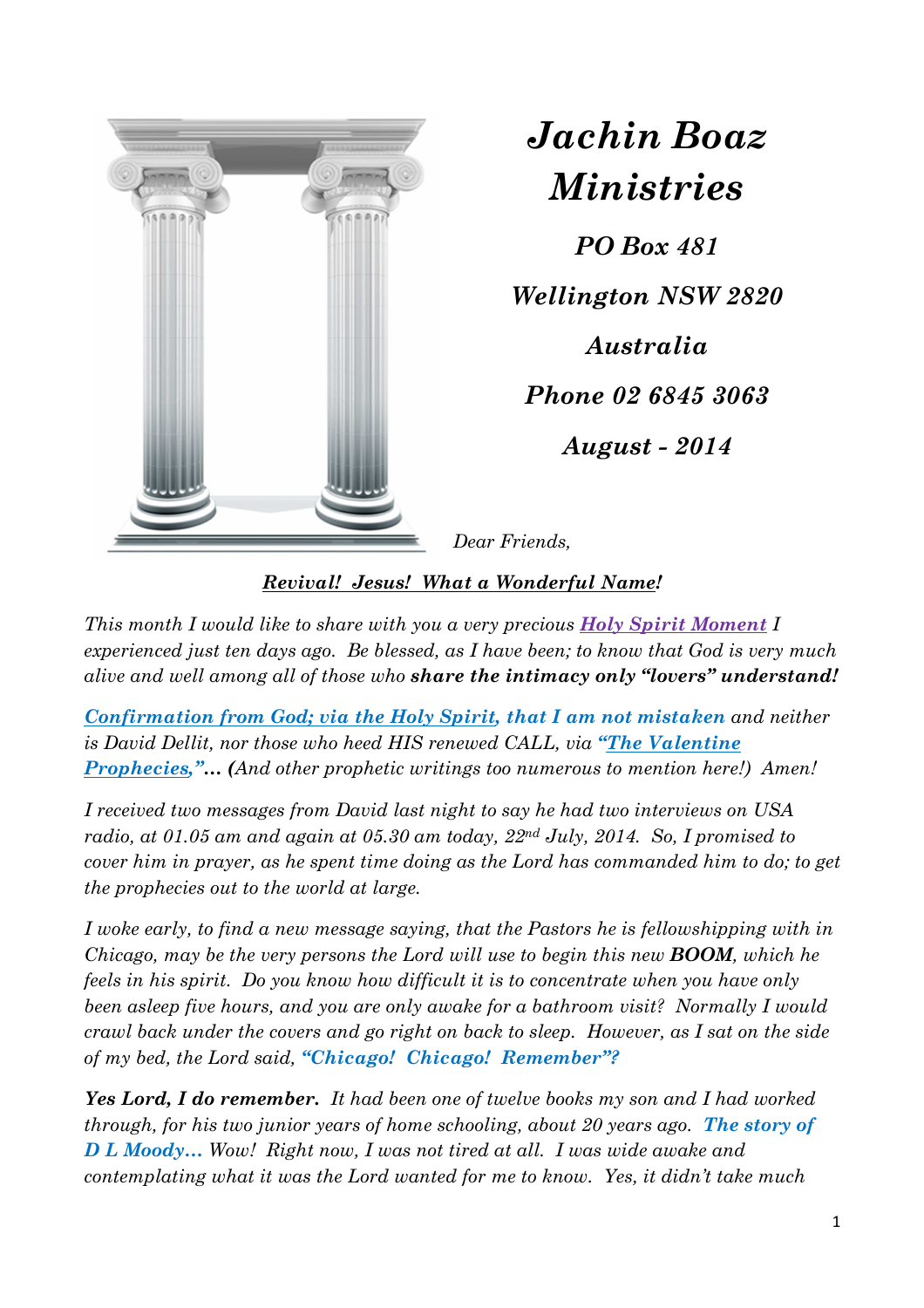*prompting, as I recalled Mr Moody's life story, and how profound the effect had been on Dale's and my life, at the time he read it out loud to me. I remember well the tears we shed, as we shared his life experiences, via the pages of that wonderful little book. Dwight L Moody; Chicago -- Those words just kept going round and round in my head. So, I finally crawled back under the covers, on this cold winter's morning; but I certainly wasn't tired anymore! I only stayed as a matter of warmth and comfort, and a time of contemplation. So many things were going through my mind that it was impossible for me to concentrate on the sleep -- I had envisaged. The Lord had something He wanted to share with me, so I figured I had better get right on up, and greet the day.*

*I love You Lord! I especially love the way You never leave too much time between questions and answers. I made my coffee, got my Bible and my devotionals, and set about getting my fresh dose of Godly instruction for today. Then I set too and refreshed my memory, on the D.L. Moody story, and why Chicago, Chicago, was the word most dominant, in my mind. He had not always lived in Chicago, but whenever we think of him, Chicago is the place we connect him to. Why??*

*On spending time meditating with the Lord, I realized that Dwight L Moody was viewed as the most unlikely and unacceptable candidate, for preaching the Gospel of Jesus Christ, for a number of reasons. He was young, immature, illiterate and uneducated; and unemployable. His mind was described as "spiritually darker" than any other person ever before in the Sunday school class. However, though his formative years were marred by all sorts of set-backs, his Mother's insistence on sending him to Church had a defining moment yet to come. Two things happened that changed his life: an uncle gave him a start as a shoe salesman; and a dedicated Christian Sunday School teacher persisted in offering him the opportunity of salvation, by introducing him to Jesus. From that point, Dwight developed a "passion" for saving souls; which led him to Chicago!* 

*Now, we could go on talking about D L Moody's lifetime achievements, but that is not the purpose of this writing. What he achieved for the glory of the Kingdom of God is already etched in the Lamb's Book of Life. What the Lord was reminding me this morning, is that, though D L Moody began his journey with the Lord in Boston, he really established some "stuff of significance" – in Chicago!* 

It would be good for us to remember, that after paving the streets on foot, in search of *children to teach the Word to, he successfully had 650 students attending school every day (on average), and 60 volunteer teachers from various churches (unity), in just one year. I believe the passion he had with and for the Holy Spirit, and his daily hunger and thirsting after righteousness, had its roots firmly planted in Chicago. Now, he did not stay in Chicago, but he sure spent some quality time there (years), and left a lasting legacy in eternity; the results of which*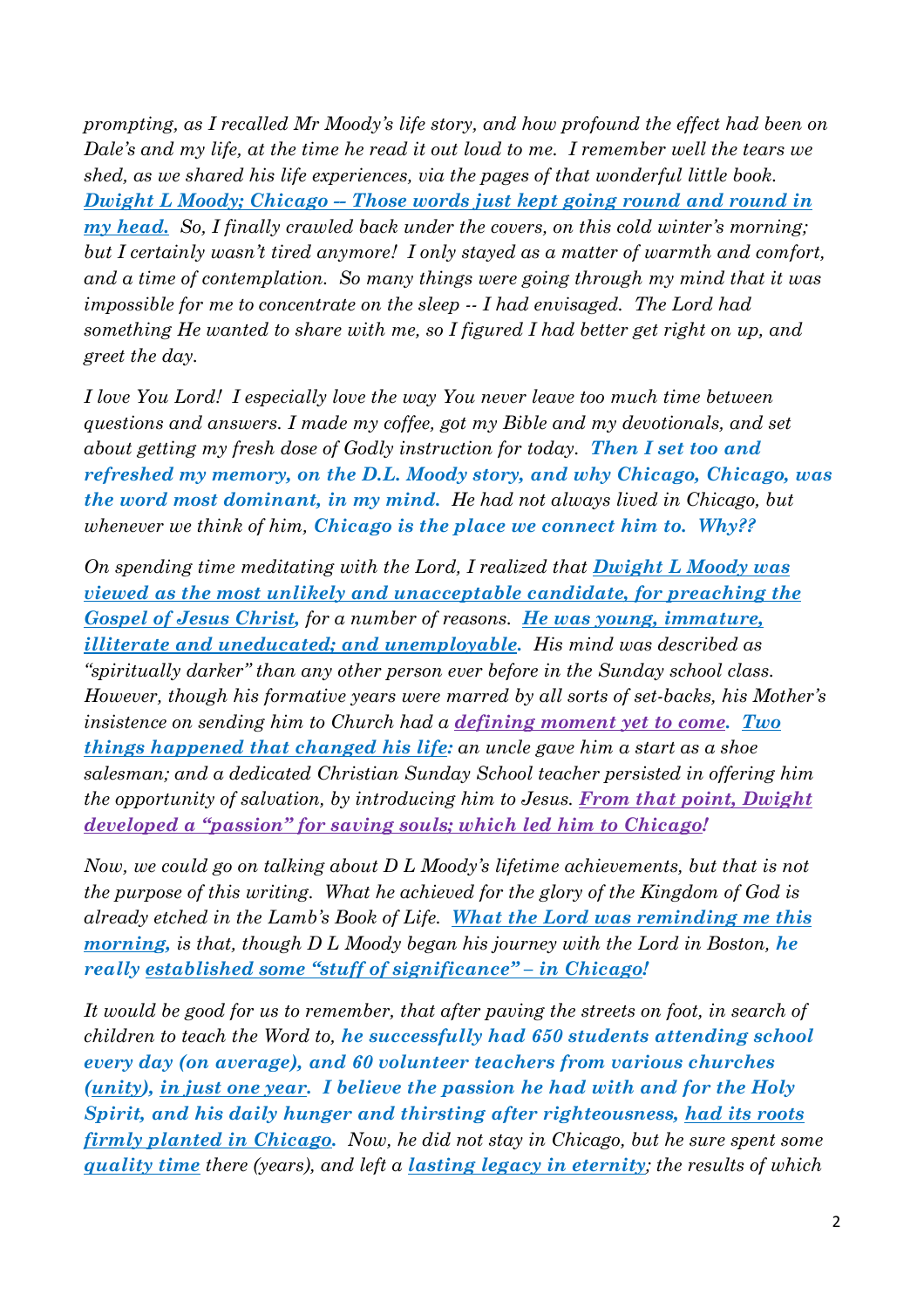*await us in Heaven, along with Mr Moody, himself, and that legacy still lives on, in the here and now, in Chicago! Hallelujah! And - around the world!*

*Now, I said all that, to say this: -- God revisited me, to Dwight L Moody and Chicago, this morning, to remind me that one of his most amazing revivals, and one of His most successful deliverers of His Word, first established in Chicago! Chicago has a special place in the Lord's heart. It did then. It still does now. If God can ignite the fire of the Holy Spirit in Chicago in the nineteenth century, He can ignite it again, right there in Chicago, today in 2014. His story brings to mind these verses: --* 

*1Co 1:27 [No] for God selected (deliberately chose) what in the world is foolish to put the wise to shame, and what the world calls weak to put the strong to shame.* 

*1Co 3:6 I planted, Apollos watered, but God [all the while] was making it grow and [He] gave the increase.*

*Do you know anyone who grows a church of 650 members, plus 60 leaders in one year? One has to be truly filled to overflowing with the Holy Spirit, for HIM to give that increase. So, there is no doubt at all, that GOD was PLEASED with Mr Moody. He did the sowing; teachers (of various denominations in a true spirit of Holy Ghost unity), did the watering; and the Holy Spirit gave the increase. That does not happen very often in churches we are familiar with here in Australia. And when it does happen, that you find a large-in-numbers church, it has not happened in one year, and nor do you find the "unity of spirit" that obviously permeated that place, in Chicago. You can't have 60 teachers from all denominations; all come and work together like that, and have the Lord in the house, and so bless it, unless the Holy Spirit unites them all, in a spirit of "UNITY"! Amen!* 

*Hence, my point being; David's writing of The Valentine Prophecies; a labour of love with the Holy Spirit, has been given by divine instruction, written in obedience, and distributed globally by divine, obedient, instruction. I love this saying: -- If you give God your best; HE will do the rest! David did that; he gave God his best! And God is doing the rest. And I am sure He is seriously considering starting in Chicago, (but not confined to Chicago). He calls for one, Holy Spirit filled "return" to His way of thinking, before it is too late. David gave his best. God will do the REST!* 

*He (Jesus) only asks for willing yielded spirits. When He (Jesus) gets one person, to yield ALL of himself, to Jesus, the sky is the literal limit. Heaven is where it ends. Dwight L Moody had nothing and was nothing, in the eyes of man, but he was a giant in the eyes of God, simply because he gave ALL he had, to JESUS! God did the rest. David Dellit likewise, though his beginnings may have been on a*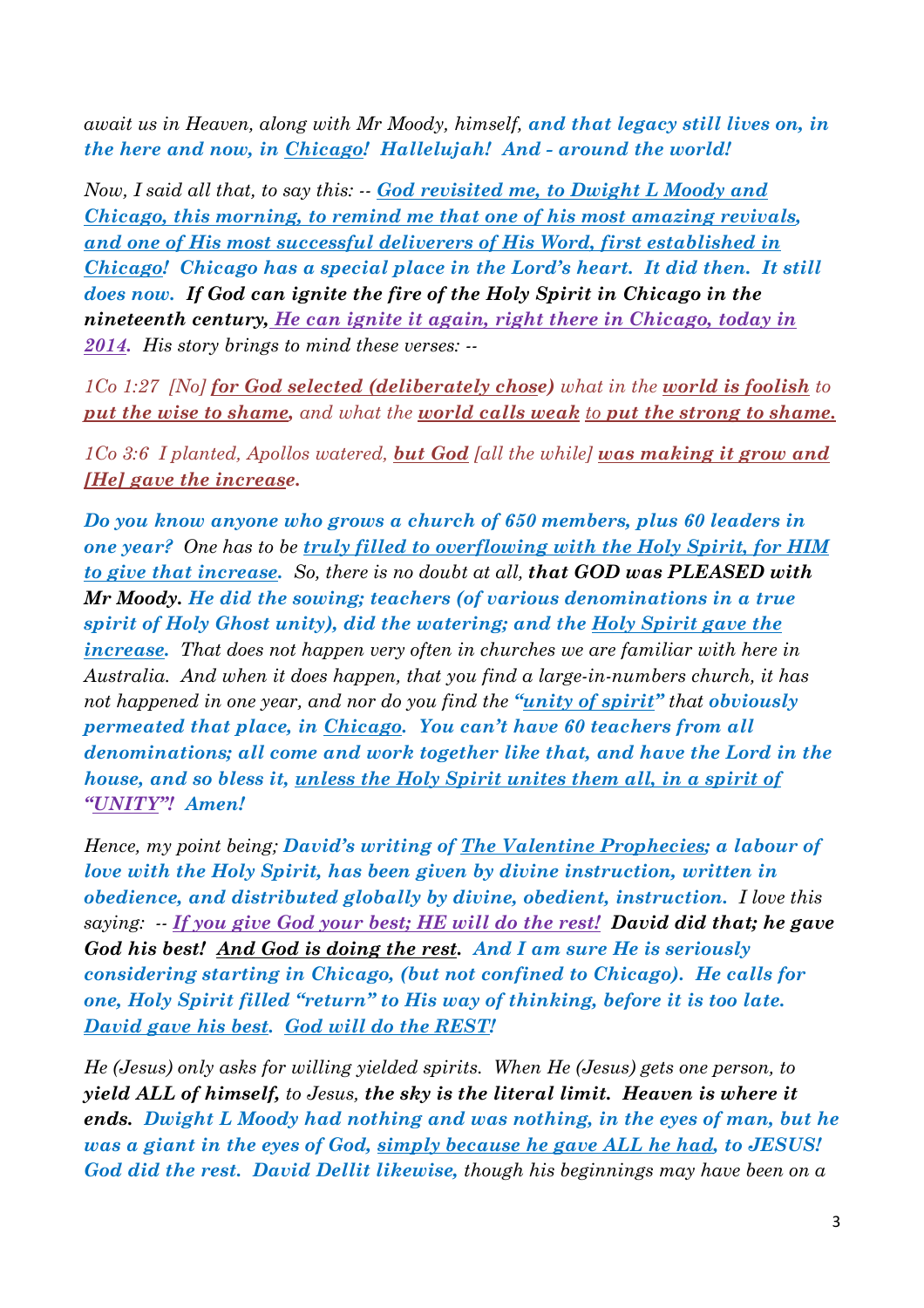*grander scale than Mr Moody's, was none-the-less an ordinary man, who simply gave ALL he had, in a spirit of willing, yielded obedience. He did his best. Now watch, as God does the REST!*

*Chicago! Hallelujah! I believe the Lord looks very favourably on His servants found there, and will do with and through them, and with and through David Dellit, just as he did through Dwight L Moody, and numerous other men and women of intimate, and faithful obedience; in places dotted all around the world! Praise the Lord! God's instructions are always 'concise and comprehensive, but never confined'- to any one place in particular. However, every SEED has a STARTING place…and this one was and is, in CHICAGO! Amen!* 

*Chicago! Chicago! Chicago! Hallelujah! Praise the Lord! And yes, just like the Great Chicago Fire, that destroyed everything physical that Mr Moody and his church members owned, in 1871 – there will come "other" Great Chicago Fires. One will burn with the flame of the Holy Spirit as it ignites the passion, within the children who "hear" what the Lord is saying in His Word, and in His Valentine Prophecies; the gentle little reminder, that we haven't read and heeded His Word, as He has asked us to do. The other, will be the fire that destroys the world on "that day", when He sets up His Kingdom, forever. Amen! Now those are two fires I welcome with baited breath. To never be separated ever again from Jesus, and our family of believers, will be one awesome day.* 

*As I finished my reading this morning the Lord took me to 2 Peter 1: 19-21, which reads like this: --* 

*2Pe 1:19 And we have the prophetic word [made] firmer still. You will do well to pay close attention to it as to a lamp shining in a dismal (squalid and dark) place, until the day breaks through [the gloom] and the Morning Star rises (comes into being) in your hearts.* 

*2Pe 1:20 [Yet] first [you must] understand this, that no prophecy of Scripture is [a matter] of any personal or private or special interpretation (loosening, solving).* 

*2Pe 1:21 For no prophecy ever originated because some man willed it [to do so- it never came by human impulse], but men spoke from God who were borne along (moved and impelled) by the Holy Spirit.*

*God has impressed upon my Spirit right from the very day 'He' introduced me to The Valentine Prophecies, that - this is His doing. These are the words He wants spoken, at this particular point in time. And there is no reason to dispute His wisdom, and His timing, and His urgency. He has revealed Himself to David Dellit. He has confirmed to me (and to many others), just as He did in the old Biblical days, when He was instructing the first original copy, of the Words of His Covenant; our Holy Bible!*